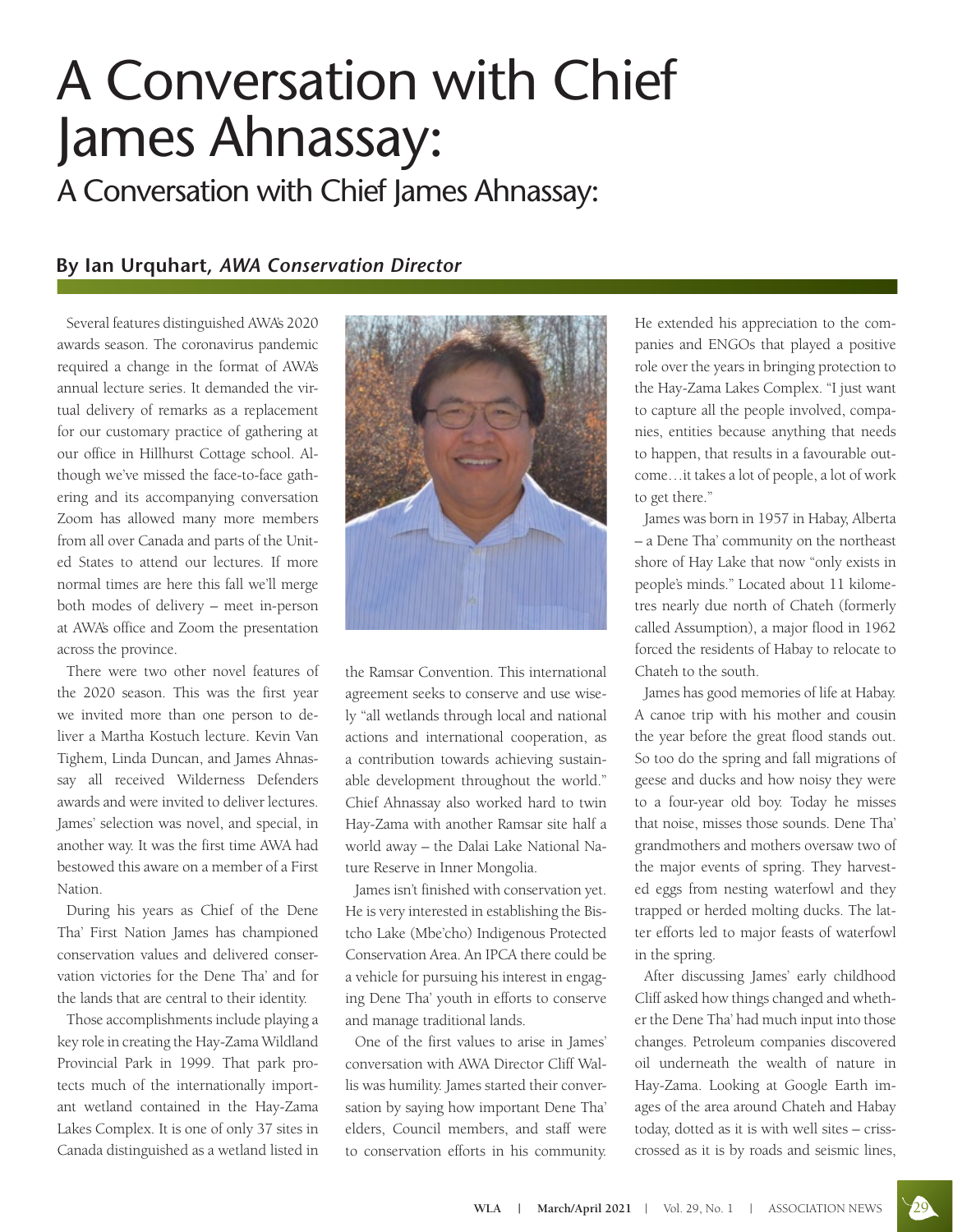you start to appreciate the land rush that swept over Dene Tha' lands decades ago now. Dene Tha' elders worried about the arrival of the energy companies; they worried about all the cutlines that were cut into the earth. When energy companies moved onto the waters and surrounding lands in Hay Zama many things changed. Traditional pursuits, such as egg harvesting, suffered in the shadow of industry.

While wells and pipelines brought jobs for some community members they also brought tragedy. One of James' first memories of the oil and gas era came when he was in the Assumption residential school; a community member working on a pipeline construction crew became entangled in the machinery and died. A particularly evocative memory and story concerned Jean-Baptiste Talley. Talley (sometimes spelled Tally or Tallay in various documents) was one of the elders who played a role in furthering the community's interests in a variety of government/industry processes. For example, he presented to the Joint Review Panel established to study the Mackenzie Gas Project (the Dene Tha' had to go to the courts in order to be consulted about that project). Talley's trapline was important to the community. In 2011, the Dene Tha prepared a report on traditional land use for TransCanada Pipelines and the National Energy Board. That report noted that at least 14 Dene Tha' trappers, in addition to Talley, used his trapline.

After reading this I wasn't surprised to hear James say that his story about Talley involved a situation when Talley, "as usual," was out on the land. He was returning from the lakes in the southwest corner of the wetland complex. Thirsty, tired, he came across a clearwater spring. Since the water was very clear and cold Talley thought it would be okay to drink from it. Shortly after dipping his cup into the water and drinking…Talley lost consciousness and fell down. He was lucky not to have drowned in the shallow water where he collapsed. When he came to he realized just how lucky he was to be alive. He has told James that story a few times over the years and, to this day, James still wonders what could have caused that. Were there traces of a petroleum gas in the water that led him to collapse? "Those are the kind of profound moments," James said, "where the effects of the activity on the lake really come out to face you."



*Oil rig in the Hay-Zama wetland complex. Securing the agreement of oil and gas to leave these wetlands helped to make the creation of the Hay-Zama Wildland Provincial Park a major conservation victory in 1999.* PHOTO: © AWA

Cliff asked James to reflect on the aftermath of creating the Hay-Zama Lakes Wildland Park in 1999. Have governments respected Dene Tha' aboriginal and treaty rights within the 486 square kilometre park? Does the Chief regard the creation of this park as a positive accomplishment? For James, this was certainly a good thing to do together. While the process was long and sometimes difficult, in part due to the revolving door of oil and gas companies involved there, he feels good about what the Dene Tha', AWA, governments, and the petroleum industry accomplished there.

As for aboriginal and treaty rights, I could hear the steel in James' soft-spoken words when he said the Dene Tha' will never shy away from insisting that government respect those rights. Early tensions, when government was on the verge of charging Dene Tha', were resolved. But James made it very clear that, if those sorts of tensions arise in the future, the Dene Tha' will insist that government respect what it agreed to. When James used the phrase "we were there from time immemorial" he talked about the Dene Tha', Hay-Zama, and traditional territories as if they were one. Robbing the Dene Tha' of their lands erodes the essence of who they are as a people.

The Chief joined Cliff and AWA's Christyann Olson in 2009 in Inner Mongolia where they celebrated the 2008 twinning of Hay-Zama with the Dalai Lake Nature Reserve, another Ramsar Convention site. One of the aspects of the trip that impressed James was the tenacity of his Indigenous counterparts in China. He smiled when he recounted the feast on the grasslands their hosts provided them with. The scale of the grasslands in Inner Mongolia/northern China is simply mind-boggling. They cover 400 million hectares, 40 percent of China's land mass. The 87 million hectares found in Inner Mongolia "is a significant constituent of the Eurasian Steppe – the largest contiguous biome in the world." The feast symbolized the efforts of Mongolia's Indigenous population to hold on to their way of life despite the ravages of industrialization and land conversion. That's exactly how